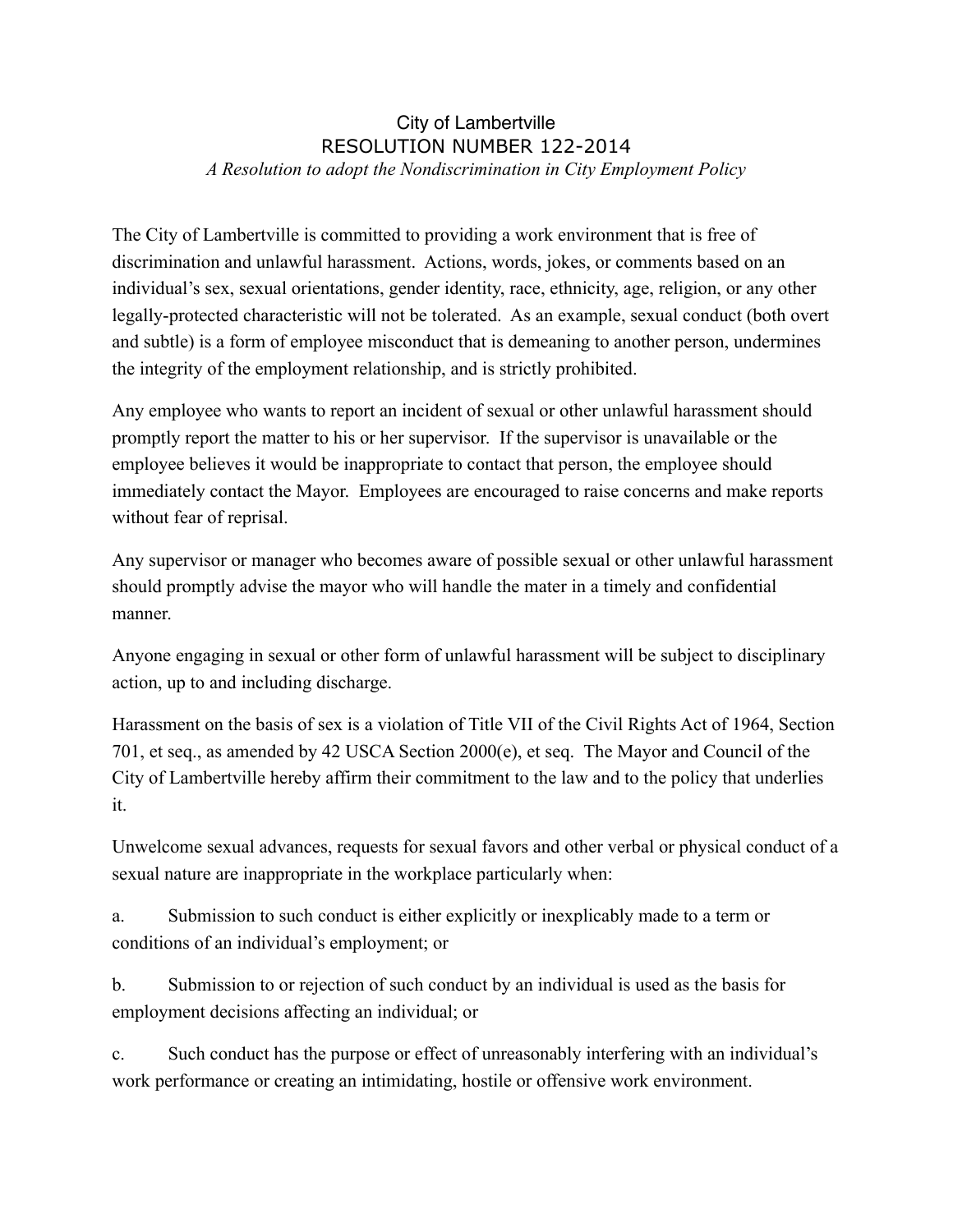Because our society is sensitive to this issue and because of the desire of all employees to be treated with dignity and respect, every City of Lambertville employee is to avoid acting in a way which would or could be interpreted as being inappropriate by either the recipient or by members of the public or objective third parties.

Any employee who feels that he or she been the recipient of an inappropriate sexual advance or harassment of any type by another employee is to immediately report such activity to the Mayor. The Mayor is to take appropriate action and to report such activity to the members of the Council. The Mayor is to immediately intervene and come to the assistance of any employee when it appears in any given set of circumstances that his or her intervention is necessary to protect the employee's dignity and respect.

Employees are informed that it is the policy of the Mayor and Council of the City of Lambertville to protect their dignity and respect and that if they should ever be placed in circumstances where they feel uncomfortable that they are to immediately discuss the matter with the Mayor who is to be sensitive and receptive to their concerns. If the matter is not addressed to the employee's satisfaction, he or she is to discuss the matter with the Council, which will take appropriate action or assist to the extent possible. Employees are to feel free to discuss their complaints of sexual harassment with management in confidence without fear of reprisal. The Mayor and Council members are to treat any such discussion discreetly and are not to give them any notoriety. The following guidelines are available for assisting the Mayor and Council members in handling sexual harassment cases:

- a. Treat complaint in a serious vein.
- b. Find out what complainant regards as inappropriate behavior.
- c. Obtain and document the facts pertaining to the incident.
- d. If an investigation is necessary, it should be handled in a professional manner protecting the identities of all parties concerned.

e. If the investigation results in a finding that sexual harassment did occur, corrective action should be taken immediately. In many cases, a written warning may be all that is necessary. However, appropriate corrective action should be consistent with the seriousness of the offense.

This policy statement is designed to emphasize the commitment of the Mayor and Council of the City of Lambertville to individual dignity. The Mayor and Council represent all the residents of the City. Neither the Mayor nor members of the Council nor any management individual can have absolute control over the activities of any individual employee or any third party. Every individual during the course of any day interrelates with other individuals. No one can always be